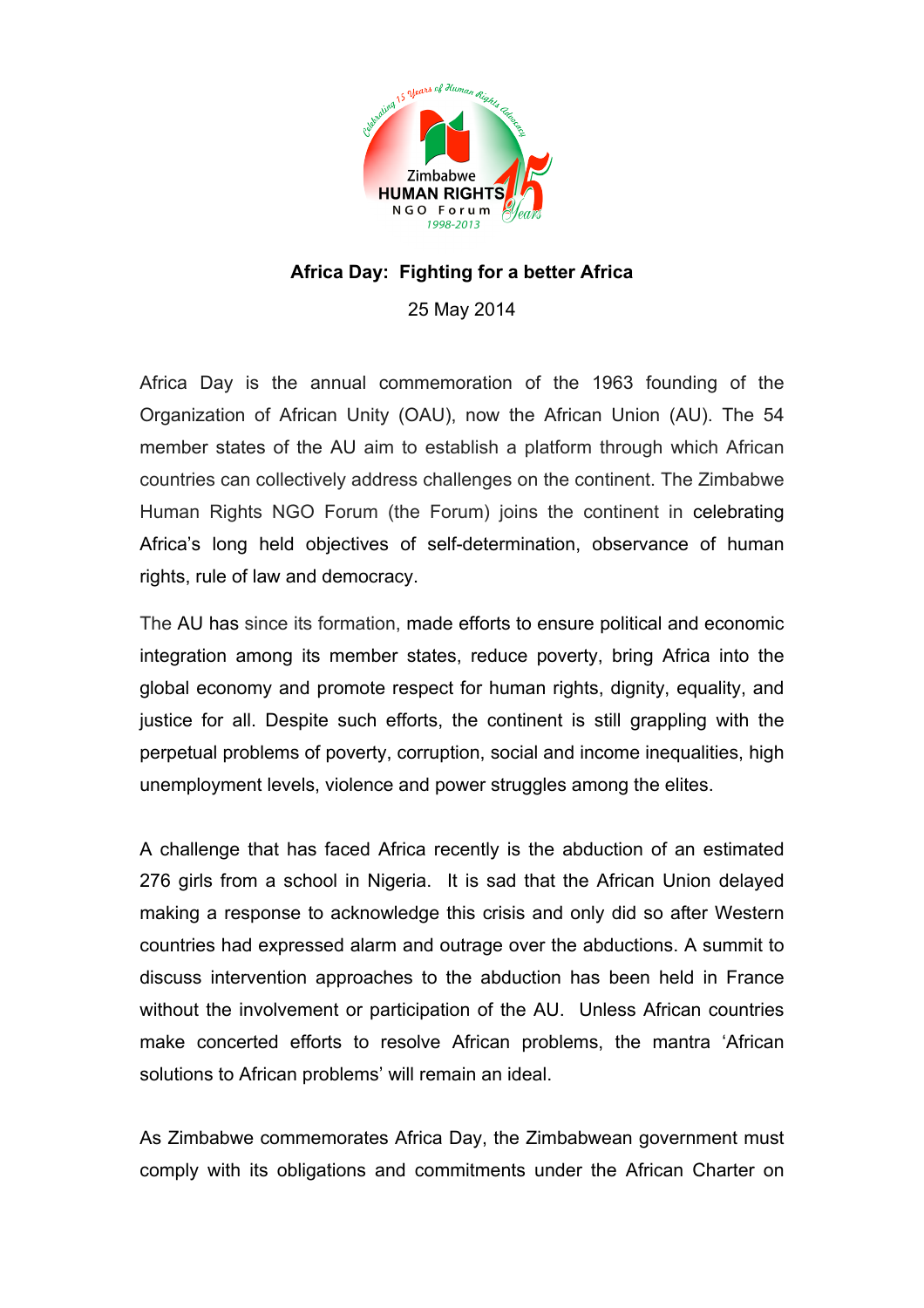Human and Peoples' Rights to give effect to the rights and freedoms enshrined in the Charter. In so doing the government should address the socio-economic challenges facing the country to avoid social and political upheaval. Economically the country is sitting on a time bomb evidenced by the liquidity crunch, high unemployment levels, company closures, endemic corruption, deteriorating health and education standards as well as lack of safe and clean water amongst other socio-economic challenges.

Furthermore, simmering political violence exemplified by the resurgence of inter-party violence in Epworth, Harare in recent weeks calls for strong leadership and a commitment to fulfill citizens' fundamental rights to freedom of assembly and association. In this regard, the Forum calls on the Government of Zimbabwe to work towards the development of strong institutions that promote, and protect human rights and uphold the rule of law.

Lastly the Forum, reminds the AU to take a keen interest in the affairs of its member countries and subscribe to its own standards and policies for the realisation of a better continent that promotes, protects and safeguards rights for Africans.

## **Forum members**

Amnesty International-Zimbabwe Catholic Commission for Justice and Peace in Zimbabwe Counseling Services Unit Gays and Lesbians of Zimbabwe Justice for Children Legal Resources Foundation Media Institute of Southern Africa-Zimbabwe Media Monitoring Project Zimbabwe Non-violent Action and Strategies for Social Change Research and Advocacy Unit Students Solidarity Trust Transparency International-Zimbabwe

Women of Zimbabwe Arise Zimbabwe Association for Crime Prevention and Rehabilitation of the Offender Zimbabwe Association of Doctors for Human Rights Zimbabwe Civic Education Trust Zimbabwe Human Rights Association Zimbabwe Lawyers for Human **Rights** Zimbabwe Peace Project Zimbabwe Women Lawyers Association